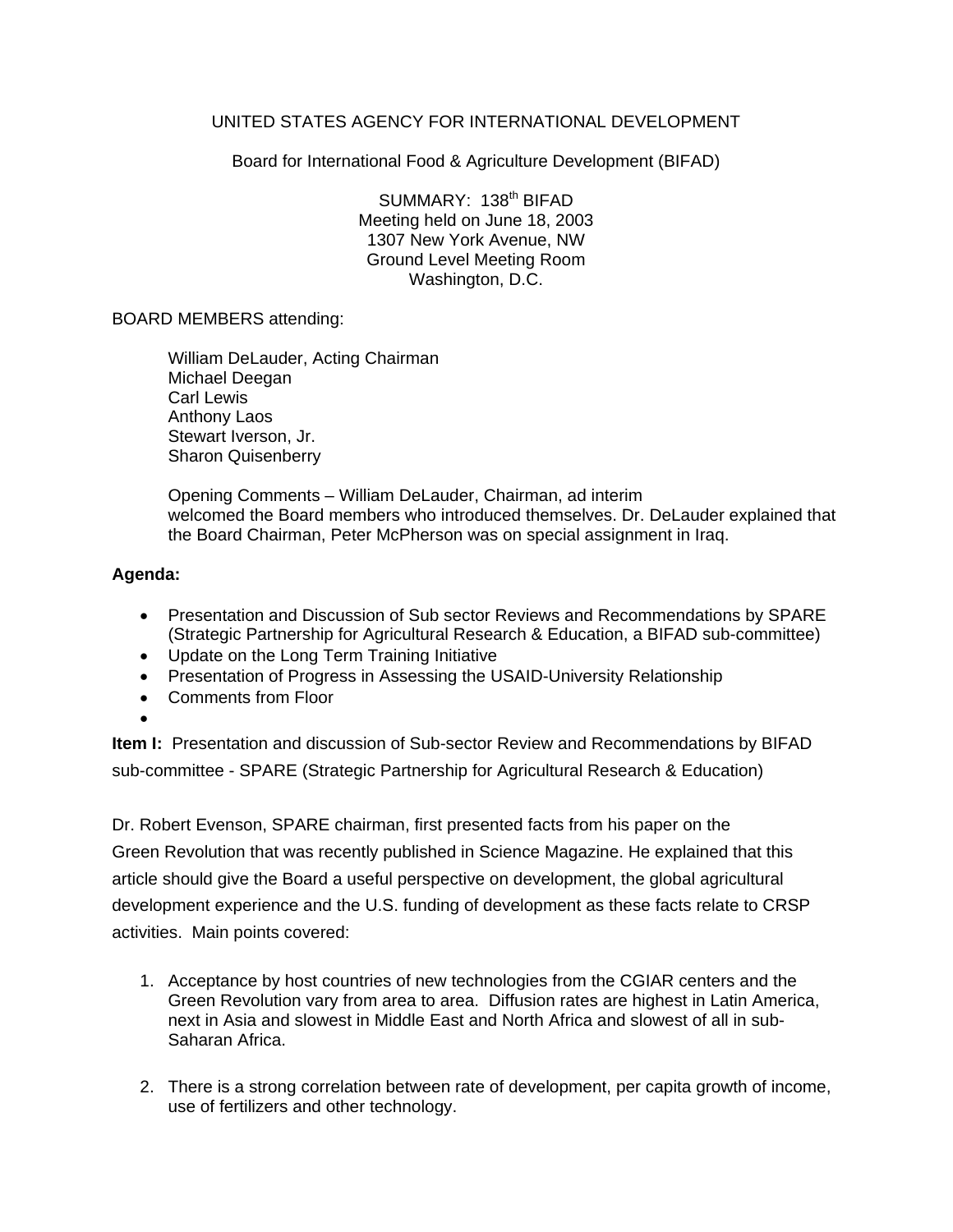3. There is also a very strong correlation between growth rate and the level of human capital development/ capacity. The only route out of poverty is to build human capacity. If you do not have human capacity, you do not see growth in personal incomes.

2

4. Historically, it was USAID that built the essential human capacity that allowed for the Green Revolution to occur in the poorest countries. But recently USAID has abandoned much of its support to agriculture, the corner stone of economic development. Now, with the projected importance of biotechnology, renewed investment in developing human capacity is even more necessary and vital for the future of the developing world.

SPARE general comments and recommendations:

- 1. The CRSPs, through their good relationship with the US land grant colleges system, have shown very good results. Specifically, the CRSPs just reviewed, i.e. IPM, Global Livestock, and Aquaculture CRSPs, are doing very good work and SPARE recommends continuing support.
- 2. The main crosscutting recommendation is that USAID and the university community should seek additional innovative and efficient means of implementing educational programs with emphasis on building capacity.
- 3. SPARE, during its review of the three CRSPs, came to the conclusion that following the policy of having individual activities of a particular CRSP competed as part of each fiveyear renewal, the leadership of the CRSP, i.e. the Management Entity (ME), should be openly competed after 10 years. SPARE believes that there is the perception that CRSPs are entitlements and once a university gets one, it will last for years. The issue is open healthy competition. SPARE is ready to put this forward as a recommendation to BIFAD.
- 4. The CRSP Council had indicated to SPARE that this recommendation caught them by surprise and therefore requests a delay in putting it before BIFAD. SPARE agrees that discussion time was inadequate and is willing to wait.

A number of questions and comments came from BIFAD members and members from the audience. From the comments, it was clear that the meeting felt strongly that not enough time was given to the CRSP council to provide feedback to SPARE on the recommendation to limit the ME to 10 years. BIFAD members asked for a Terms of Reference for the ME.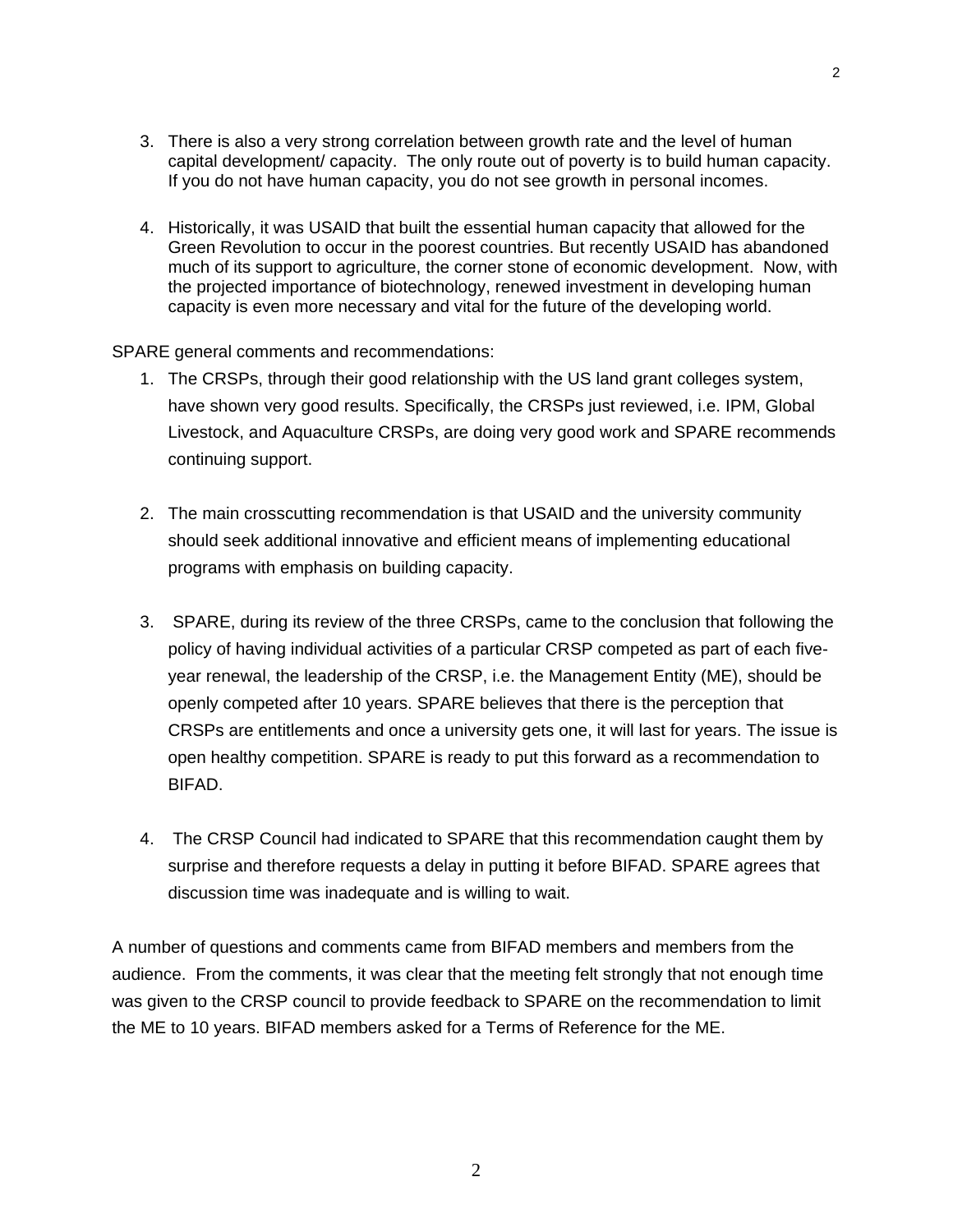The discussion ended with the approval by BIFAD of a motion asking that the CRSP council meet and prepare additional commentary for SPARE on the recommendations. SPARE, in turn, will meet and present their recommendations and commentary to BIFAD by August 10, 2003.

3

**Item II:** BIFAD LLT proposal update.

Howard Gobstein presented the revised proposal titled Renewing USAID Investment In Global Long-Term Training and Capacity Building In Agriculture and Rural Development to the Board for approval, publication and distribution. Mr. Gobstein stated that over the past 6 months the proposal has been significantly changed and improved. Since the January BIFAD meeting, over 65 comments have been received by the principal author, Carl Eicher. The main change from earlier drafts has been to add a strong complement of capacity building and to expand on examples of low cost methods of training.

Art Love described the plans for activities that represent the early implementation activities of the proposal. The first activities will be training needs assessments in the countries of Mali, Mozambique and Uganda. The plan is to use the information from the assessments to instruct the crafting of a Request for Agreement (RFA) that will invite competitive university partnerships through the established model of the Association Liaison Office (ALO). The Board unanimously accepted the report and the Chairman extended his thanks to all persons who worked on the proposal.

**Item III:** Update on document on Review of the USAID-University Relationship.

[Ken Sherper presented his draft report](sherper-strength-partnership-final.pdf) that looks at the issues that may constrain the relationship between USAID and universities. The paper offers suggestions and recommendations on how those issues may be overcome. Mr. Sherper outlined the main points of the paper stating that there is an emphasis on agriculture. Most important is that capacity building of humans and institutions should be the foundation activity that USAID should undertake. Universities have major contributions to make in development but need to do a better job of collaborating with USAID.

A lively discussion followed with many members of the meeting giving comments and suggestions relating to the draft report. Mr. Sherper asked for people to send him comments that he would incorporate into a final report. BIFAD decided that the draft should be placed on the BIFAD webpage and also distributed throughout the university community. Mr. Sherper proposed that he would have a second draft for the Board to review before the next meeting.

#### **Item IV:** Other Business.

BIFAD member, Senator Iverson, brought forward the suggestion to have the next BIFAD meeting in Des Moines, Iowa, in connection with the World Food Prize day, i.e. October 16<sup>th</sup> in